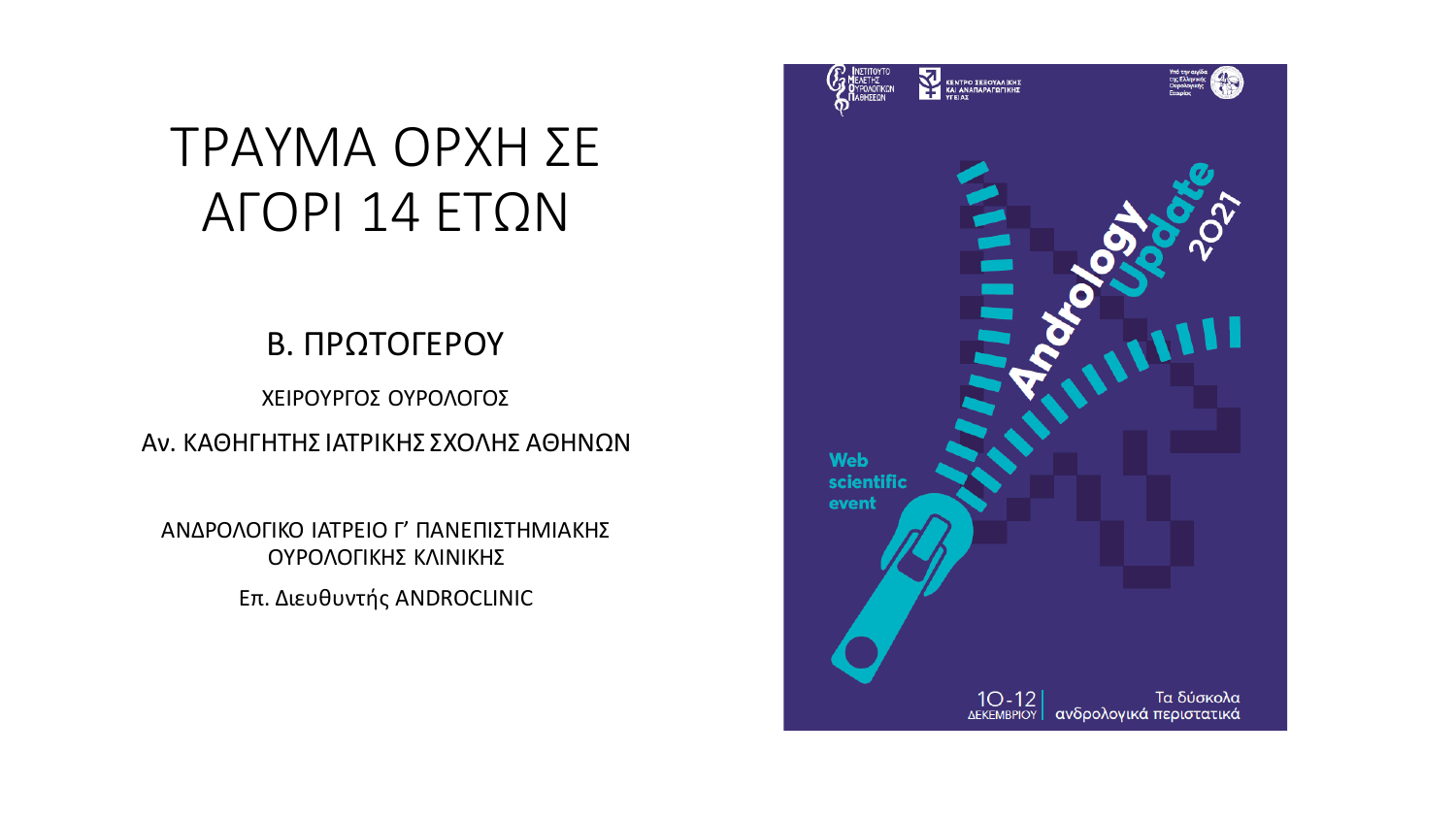• Δήλωση συμφερόντων: ουδέν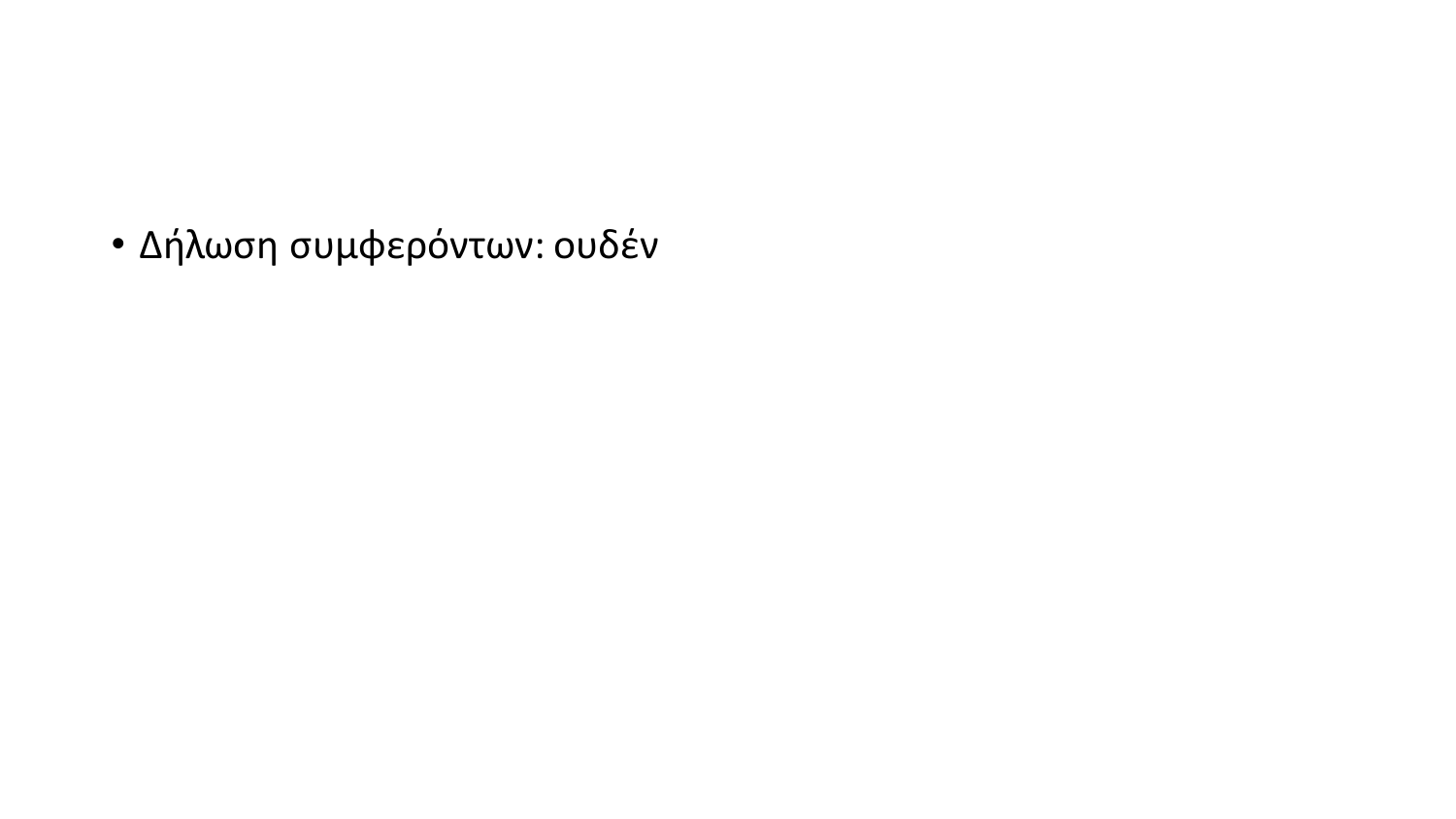• Κλινικό σενάριο: αγόρι 14 ετών χτύπησε στο σχολείο. Δυνατό χτύπημα στους όρχεις.



#### **ΤΙ ΠΡΕΠΕΙ ΝΑ ΓΝΩΡΙΖΟΥΜΕ**

- Αμβλέα τραύματα είναι τα πιο συχνά συνήθως σε αθλητικά ατυχήματα.
- 50% περίπου θα έχουν ρηξη ινώδους χιτώνα.
- Ίσως πιο συχνά να τραυματίζεται ο Δεξιός όρχης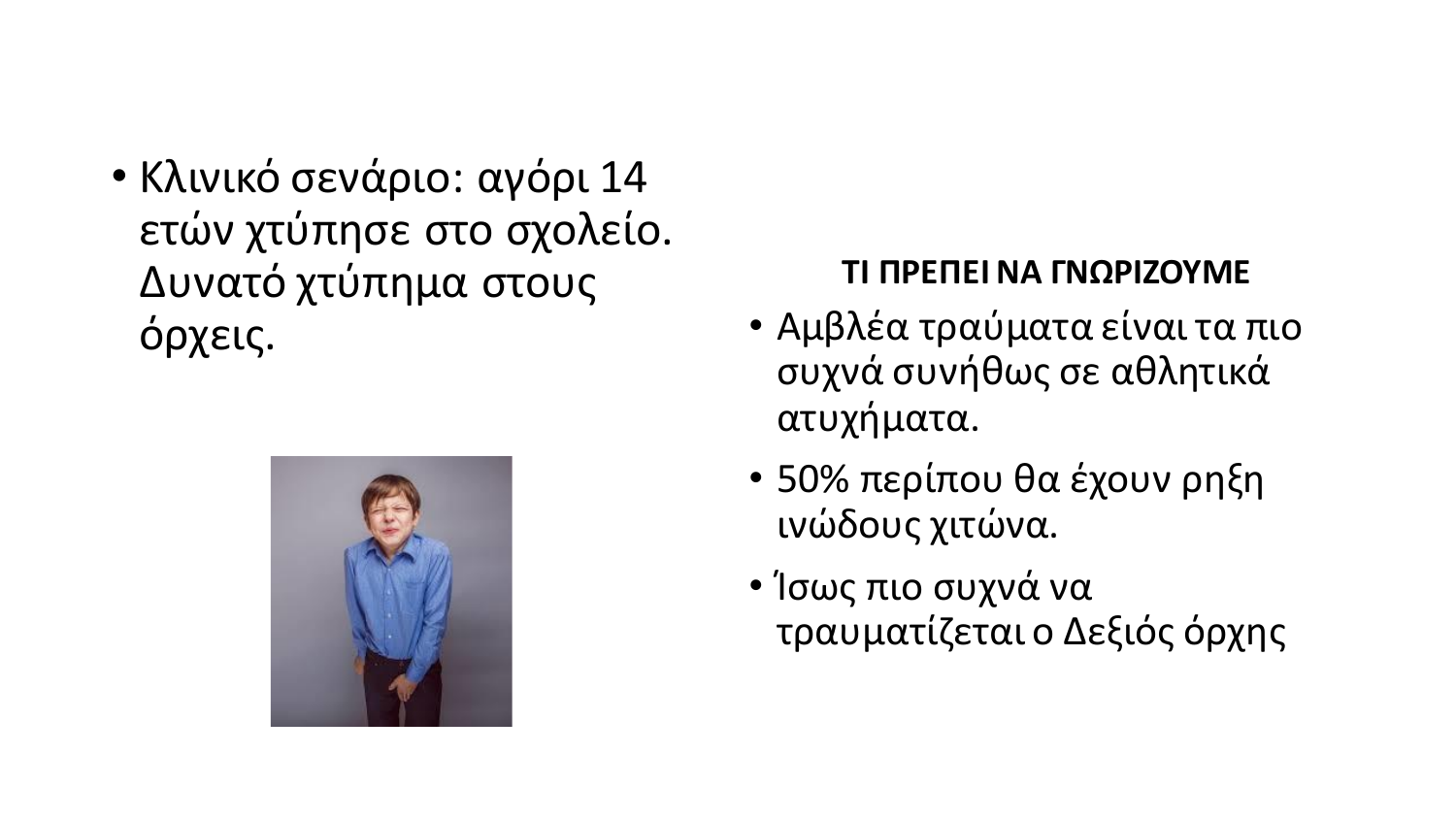## Τι κάνουμε?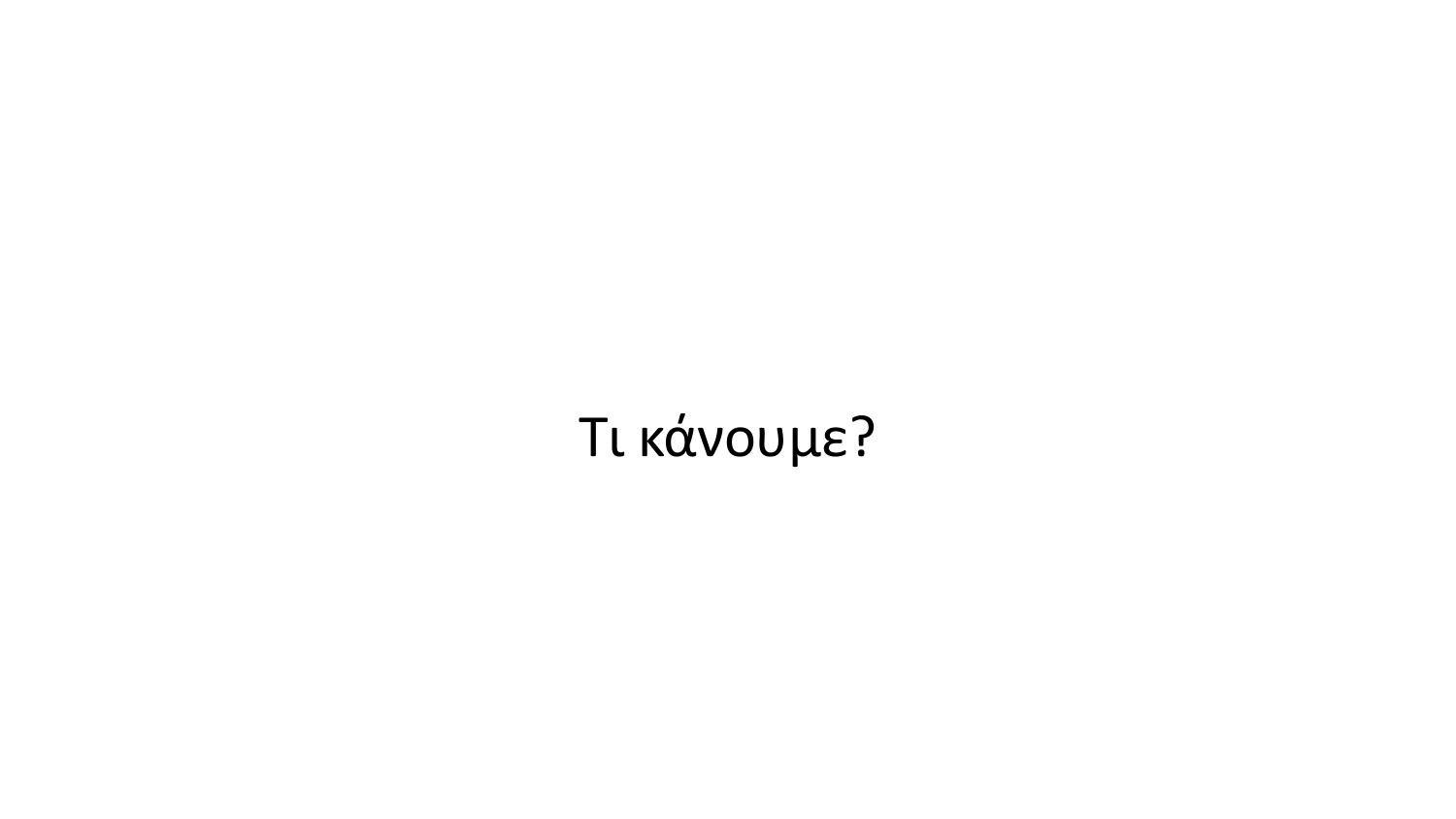#### ΚΛΙΝΙΚΗ ΕΞΕΤΑΣΗ + ΙΣΤΟΡΙΚΟ

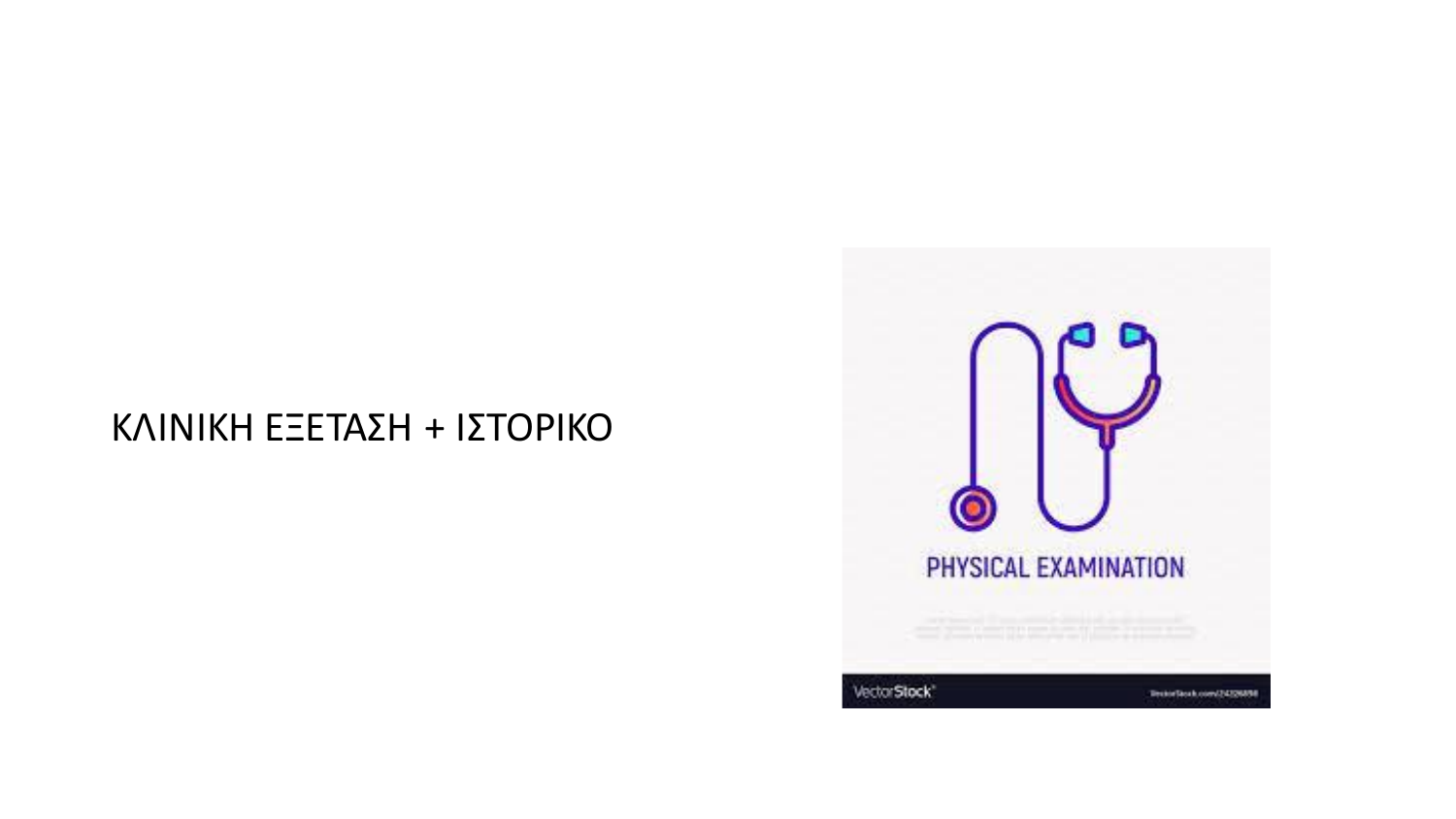# ΙΣΤΟΡΙΚΟ

- Πως χτύπησε, πότε χτύπησε.
- Παθήσεις όρχεων/ οσχέου: κρυψορχία, ατροφία, βουβωνοκήλες.
	- Υπογονιμότητα?
	- Υπογοναδισμό?
- Αιματολογικά νοσήματα, λήψη αντιπηκτικών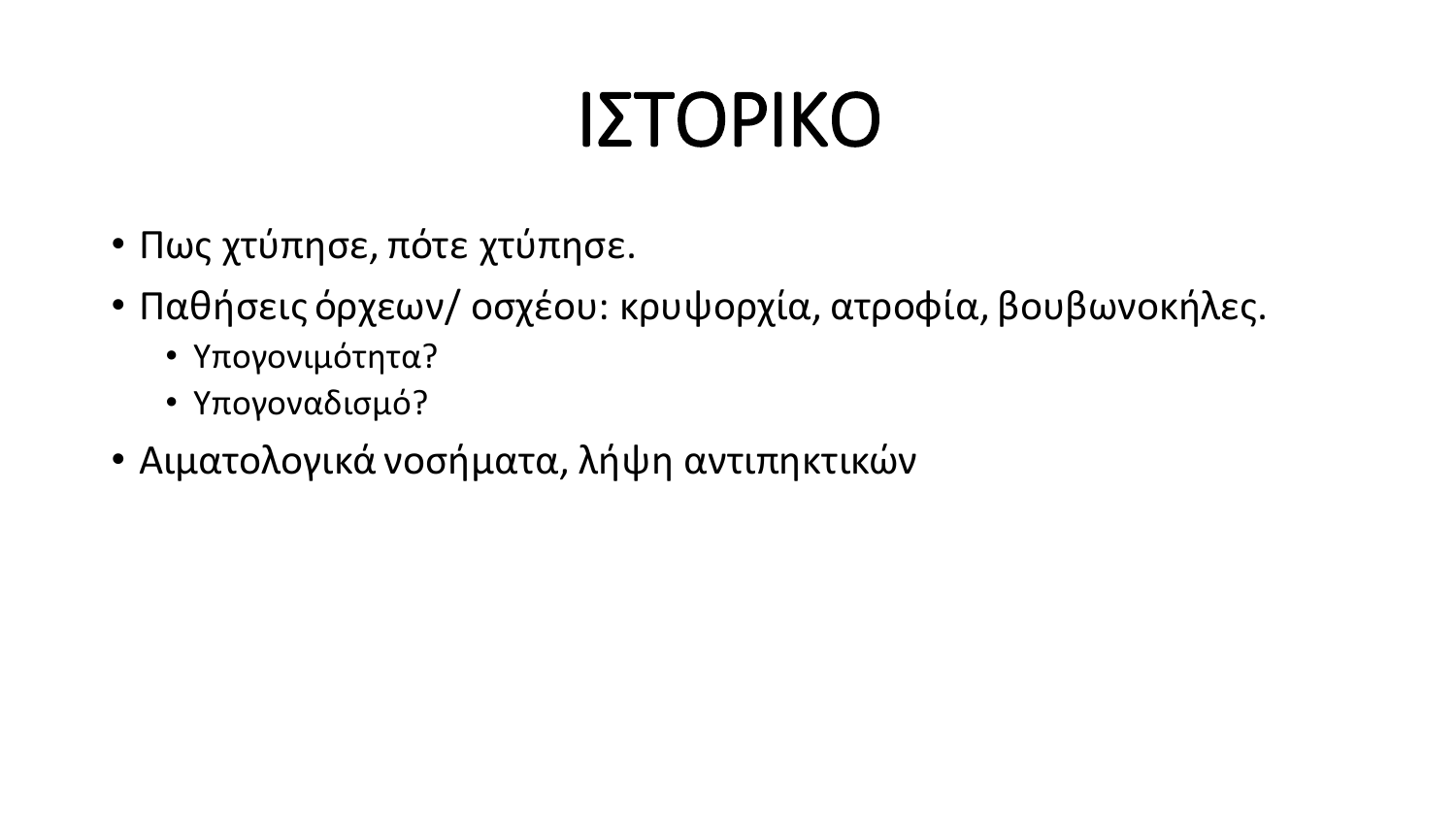## ΚΛΙΝΙΚΗ ΕΞΕΤΑΣΗ: ψηλάφηση-επισκόπηση

- Θλαστικό τραύμα?(ΧΕΙΡΟΥΡΓΙΚΗ ΔΙΕΡΕΥΝΗΣΗ+-US)
- Αιμάτωμα?

Προσοχή: η απουσία αιματώματος δεν αποκλείει τραύμα στον όρχη

- Ψηλάφηση οσχέου- έλεγχος ακεραιότητας όρχη.
- Εξέταση βουβωνικής και κοιλιακής χώρας
- Προσοχή σε άτυπα συμπτώματα: πχ κοιλιακό άλγος, ναυτία
- In the study performed by Guichard et al., 16 patients with testicular rupture confirmed by surgery could not be diagnosed by sole physical examination, indicating that further auxiliary examination and evaluation are required in scrotal blunt trauma.
- Sometimes testicular tumor can be confused by scrotal trauma.

**Diagnosis and management of testicular rupture after blunt scrotal trauma: a literature review.** Int Urol Nephrol (2016) 48:1967–1976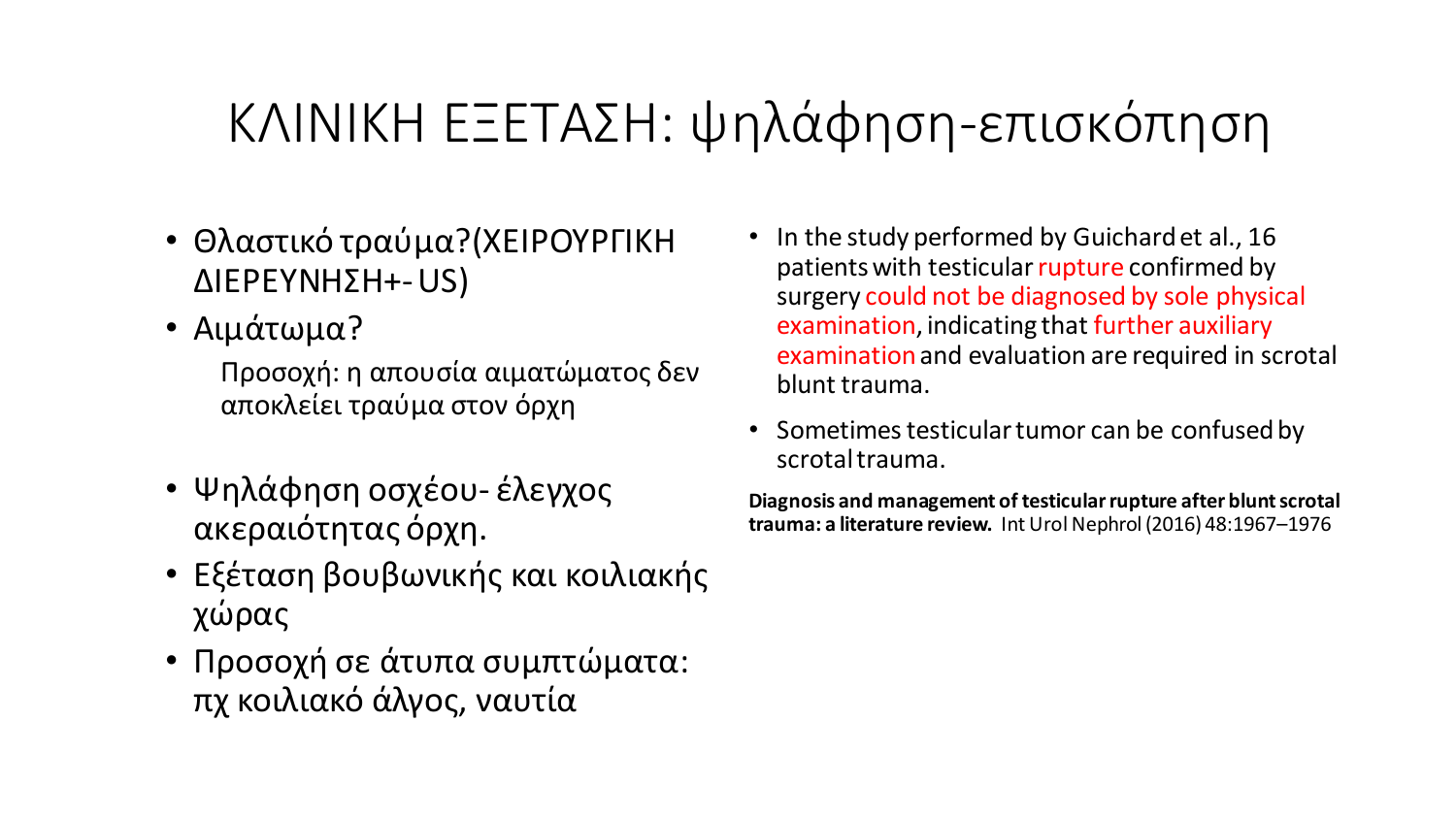## ΕΥΡΗΜΑΤΑ

- Ο ασθενής είχε ένα αιμάτωμα σταθερό από την ώρα που χτύπησε.
- 'Ορχης ψηλαφητός, ευαίσθητος, χωρίς να μπορεί να εκτιμηθεί κάποια ρήξη του ινώδους χιτώνα
- Τι κάνουμε μετά?

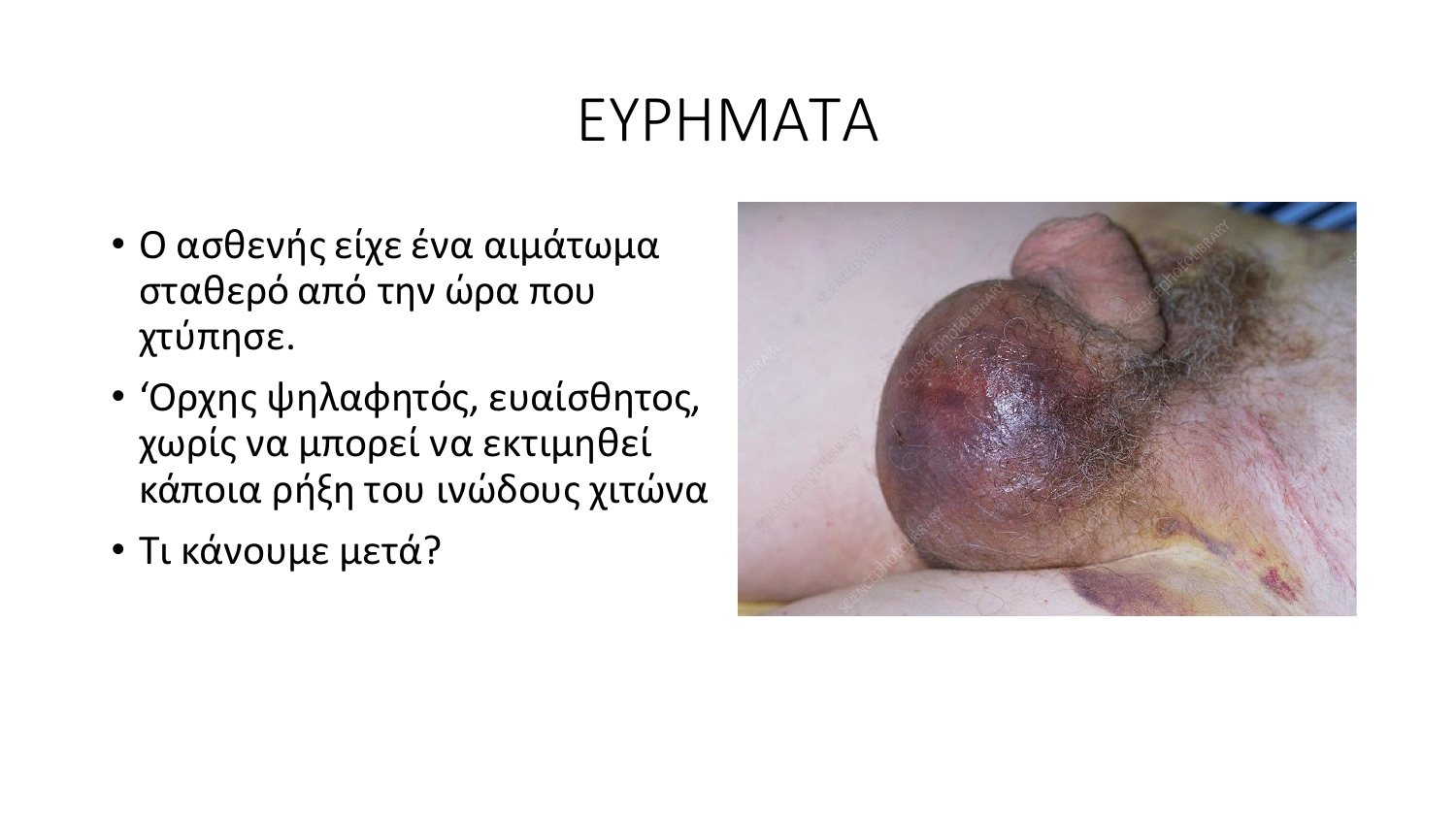## ΑΠΕΙΚΟΝΙΣΗ: τι να διαλέξω?

- Ultrasonography (US) is non-invasive and provides accurate imaging of the scrotal contents.
- Doppler studies give an indication of the perfusion within the testicle and the integrity of the vascular hilum.
- Areas with impaired blood flow indicate either an intratesticular haematoma or non-viable testicular tissue.

#### BAUS Recommendation US of the scrotum is the recommended imaging modality for testicular trauma.

British Association of Urological Surgeons (BAUS) consensus document for the management of male genital emergencies - testicular trauma. BJU Int 2018; 121: 840–844

- Scrotal ultrasonography (US) is the first-line imaging method in blunt scrotal trauma.
- Heterogeneous parenchyma echotexture and irregular margins are typical characteristics of testicular rupture in US. Some other sonographic imaging could also be detected in this case, such as decreased or loss of blood flow on color or power Doppler sonography, hematocele formation and scrotal wall thickening.

Diagnosis and management of testicular rupture after blunt scrotal trauma: a literature review. Int Urol Nephrol (2016) 48:1967–1976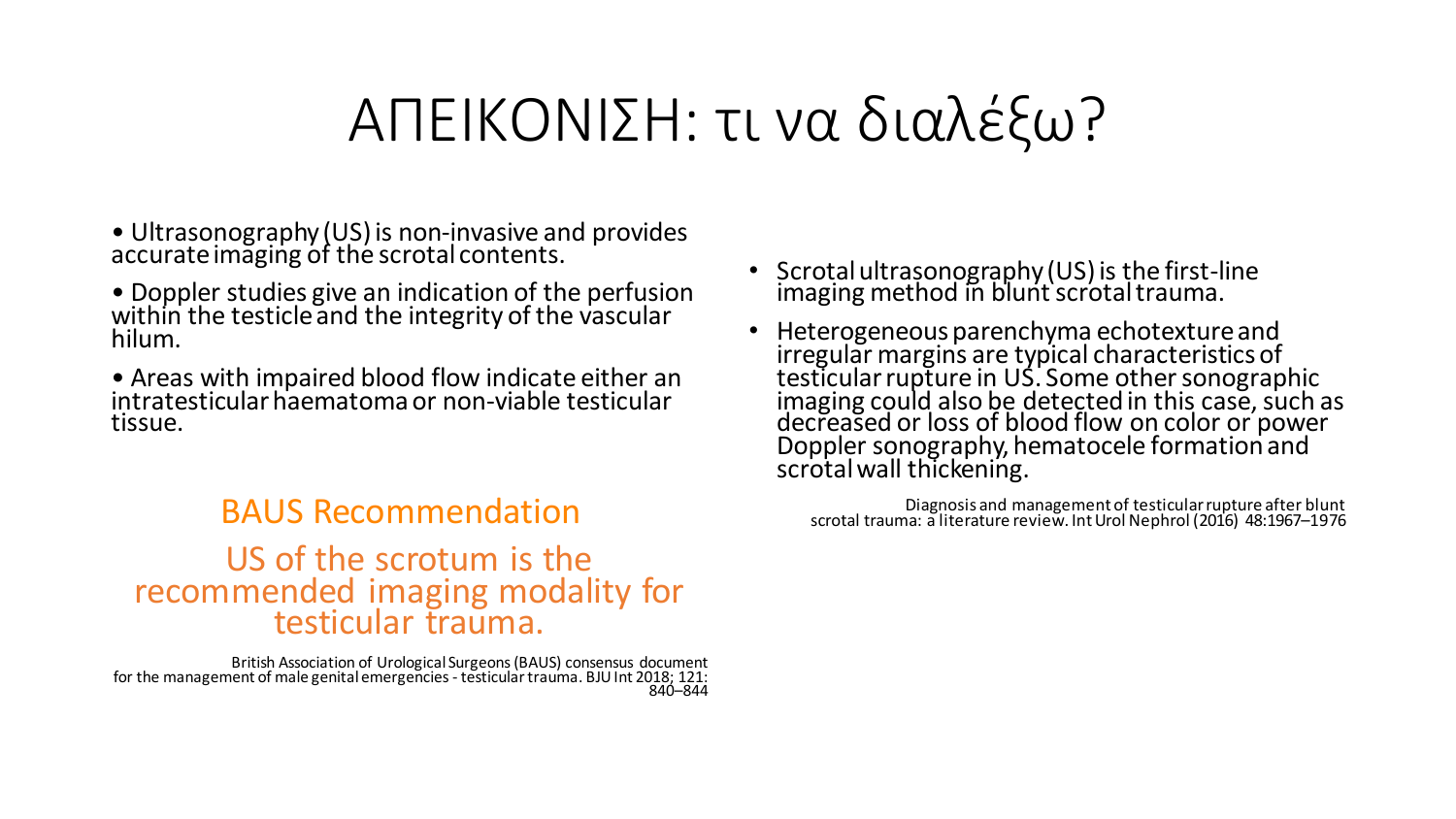## ΑΠΕΙΚΟΝΙΣΗ- ενναλακτικές?

- CT is the imaging modality of choice in polytrauma patients. It is able to locate testis dislocation, blood collections and active bleeding. Including
- It is often problematic to obtain a scrotal MRI in an emergency, limiting use in scrotal trauma. MRI is indicated to depict the tunica albuginea in cases equivocal for testicular fracture at US

#### **Position statement 19**

MRI can be used in cases of equivocal US findings to identify tears in tunica albuginea, to characterise haematomas, to differentiate tumours from haematomas, to assess presence/ absence of flow and to localise a dislocated testis.

British Association of Urological Surgeons (BAUS) consensus document for the management of male genital emergencies testicular trauma. BJU Int 2018; 121: 840–844

• MRI is an auxiliary examination method in soft tissue disease, and it is taken as a vital second-line examination strategy in distinguishing scrotal disease when the result of US is inconclusive Diagnosis and management of testicular rupture after blunt scrotal trauma: a literature review. Int Urol Nephrol (2016) 48:1967–1976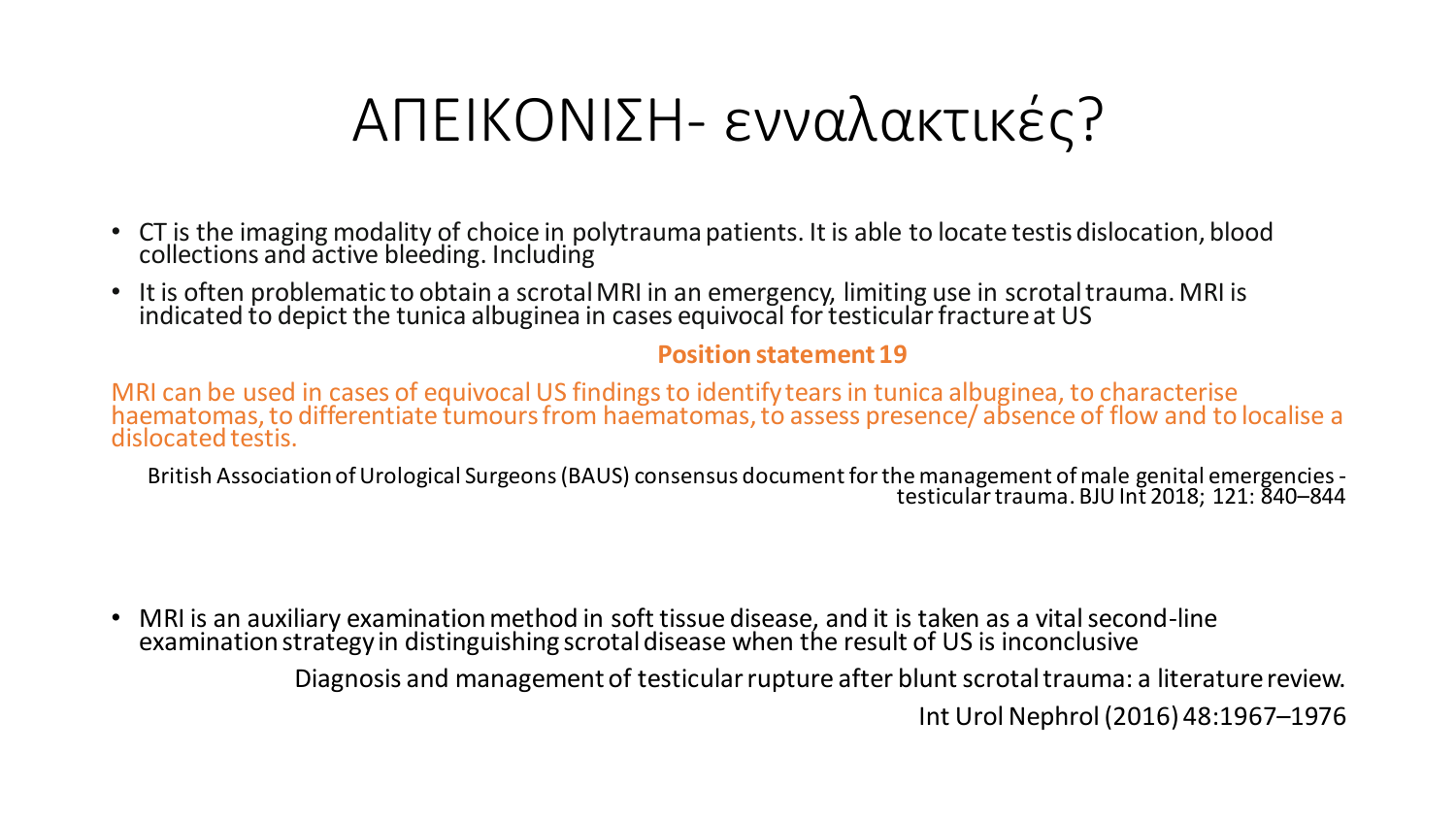## ΑΠΕΙΚΟΝΙΣΗ:

#### ΕΠΙΛΟΓΗ:US οσχέου+ doppler οσχέου

Early after trauma, haematomas may be isoechoic to testis and difficult to identify at US. In patients with significant scrotal trauma and unremarkable scrotal US, depending on the clinical judgement, it may be appropriate to repeat US in 24 h to detect intratesticular haematomawhich may not be apparent at the time of presentation.

Imaging in scrotal trauma: a European Society of Urogenital Radiology Scrotal and Penile Imaging Working Group (ESUR-SPIWG) position statement. European Radiology (2021) 31:4918–4928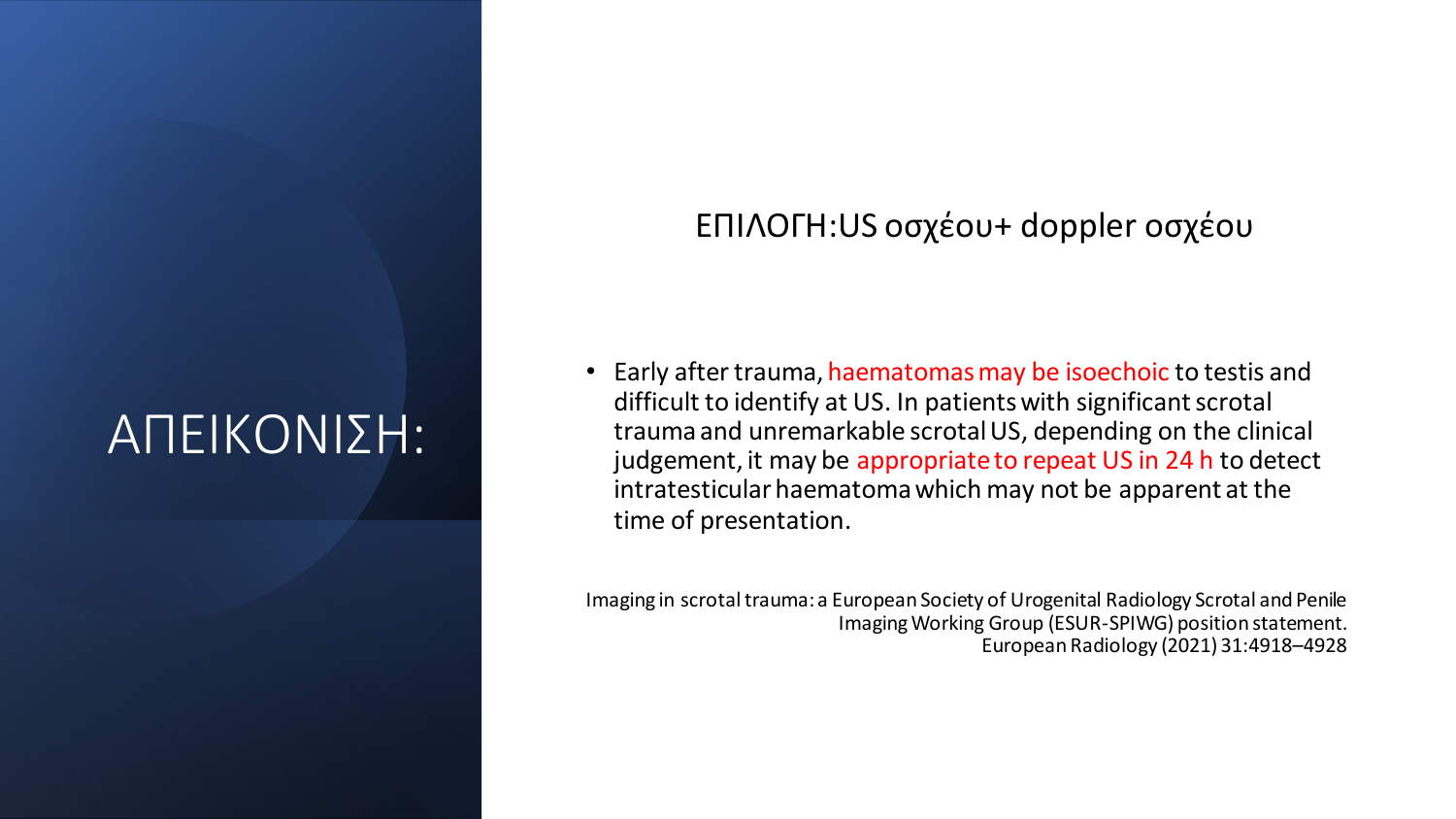## ΕΥΡΗΜΑΤΑ ΑΠΕΙΚΟΝΙΣΗΣ

- Ρήξη Ινώδους Χιτώνα
- Αιμορραγία που μάλλον έχει σταματήσει
- Έξοδος Ορχικού ιστού από το σημείο ρήξης







Fig. 2 Testicular rupture and fracture. a Contour abnormality of the lowerpole of the testis with protrusion of the testicular parenchyma (short arrows) through the ruptured tunica albuginea (long arrow). B Corresponding Colour Doppler image demonstrates avascularity in the extruded testicular tissue (arrow). Features indicate testicular rupture. c A linear, hypoechoic area through the testicular parenchyma with absent vascularity in another patient status post testicular trauma representing tés ticular fracture (curved a′rrow)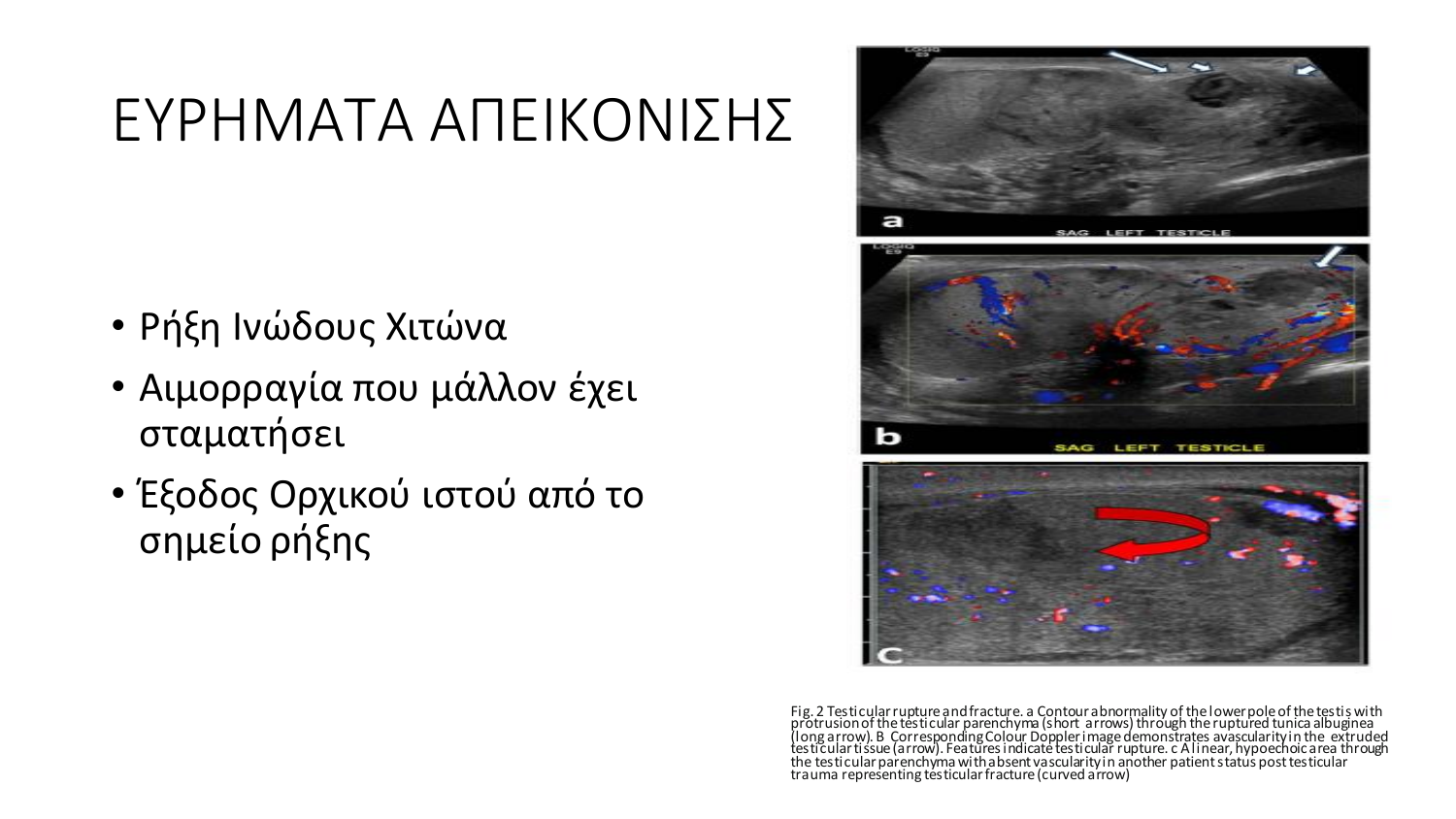## ΤΙ ΚΑΝΟΥΜΕ?

#### ΤΙ ΓΝΩΡΙΖΟΥΜΕ

- Current dominant management strategy for testicular rupture is surgical exploration and repair in early 72 h. Some early literature reported that testis salvage rate would decrease from 80–90 % to 45–55 % in delayed surgery.
- Orchiectomy may be performed if repair is impossible.
- Comparing with surgical intervention in testicular rupture, conservative regimen is controversial under some circumstances. Some authors think that the possibility of infection and atrophy following hematocele or necrotic testicular tissues would be increased in conservative management.
- Conservative regimen includes scrotal support, antibiotics (when necessary, such as hematoma is formed), proper pain control, ice pack, bed rest and serial ultrasound

Diagnosis and management of testicular rupture after blunt scrotal trauma: a literature review.

Int Urol Nephrol (2016) 48:1967–1976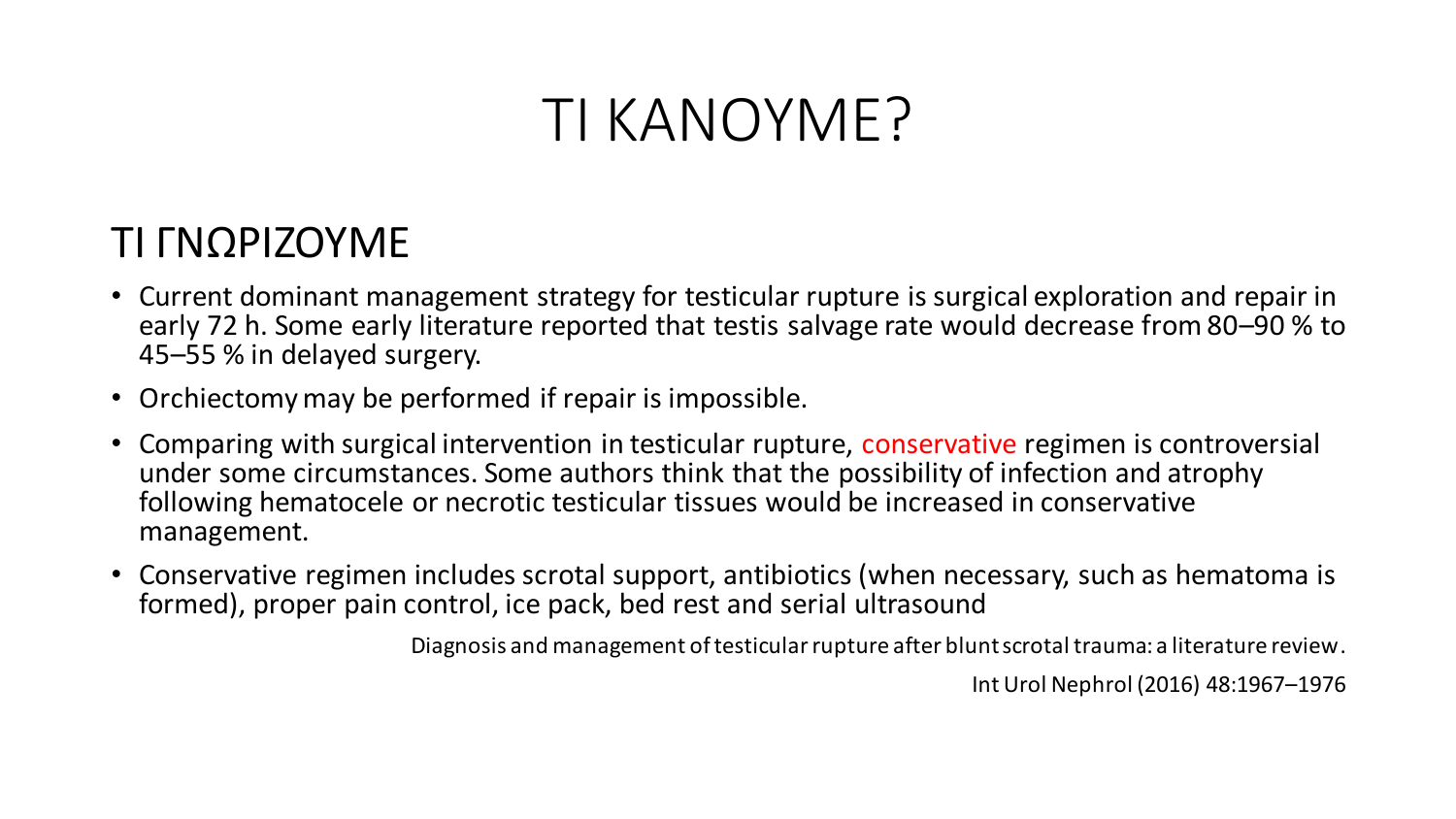### ΤΙ ΚΑΝΟΥΜΕ?

- ΧΕΙΡΟΥΡΓΙΚΗ ΔΙΕΡΕΥΝΗΣΗ
- ΣΥΡΡΑΦΗ ή ΟΡΧΕΚΤΟΜΗ?

• «Our decision to remove or salvage an injured testicle is based on the appearance of the testicle after exposure. If there are a substantial amount of remaining viable tubules with evidence of robust blood flow to the testicle, salvage is attempted, knowing that progressive testicular atrophy may occur in spite of a successful repair».

Male genital trauma at a level 1 trauma center. World Journal of Urology (2020) 38:3283–3289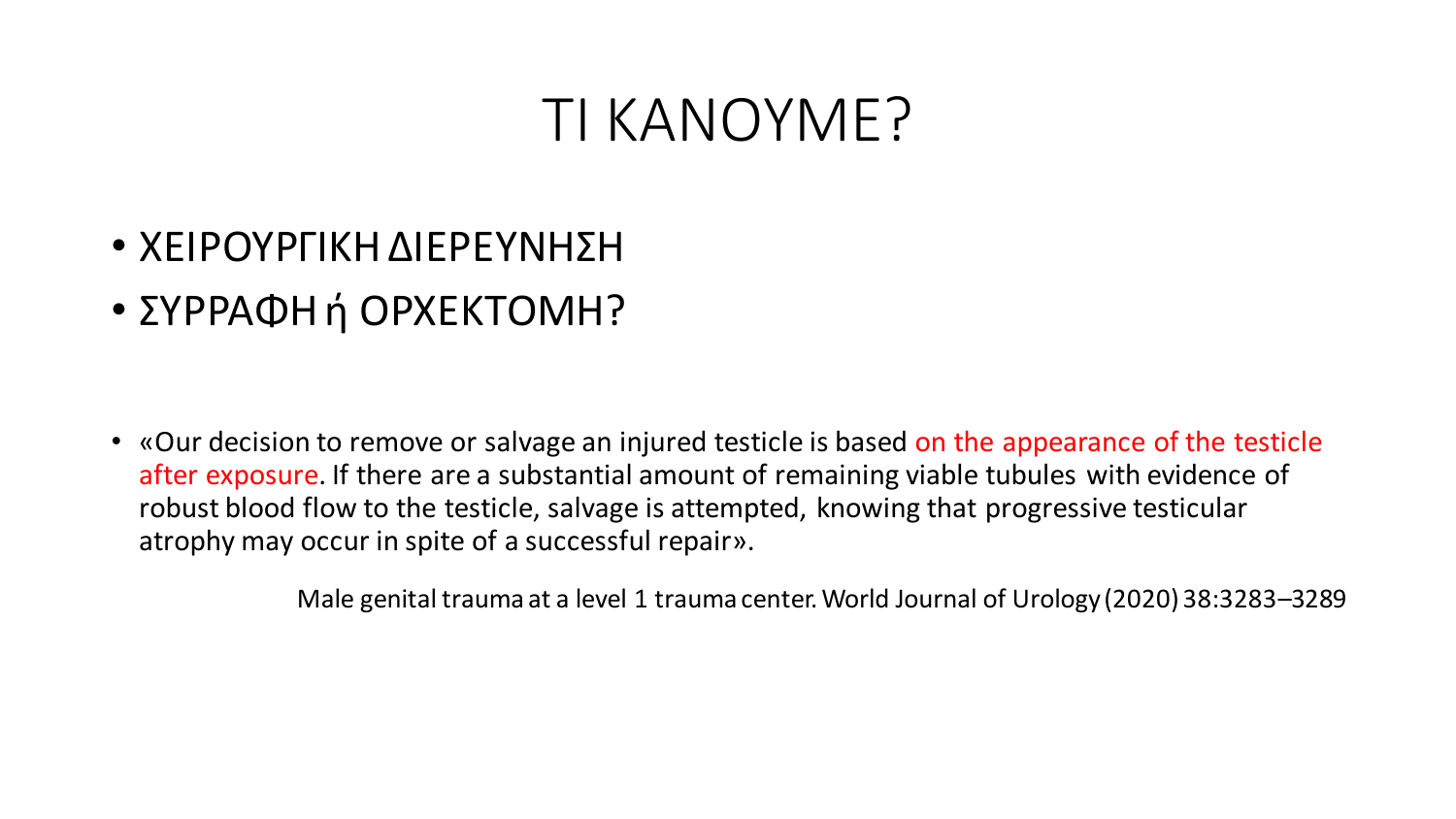## ΠΡΟΒΛΗΜΑΤΙΣΜΟΙ ΓΟΝΙΜΟΤΗΤΑΣ

- Προϋπάρχοντα προβλήματα γονιμότητας
- Μονήρης όρχης

#### **Τι γνωρίζουμε**

• Fertility options are limited to replantation, emergency TESE, and cryopreservation of sperm after injury.

Considerations in fertility preservation in cases of testicular trauma. BJU Int 2018; 121: 466–471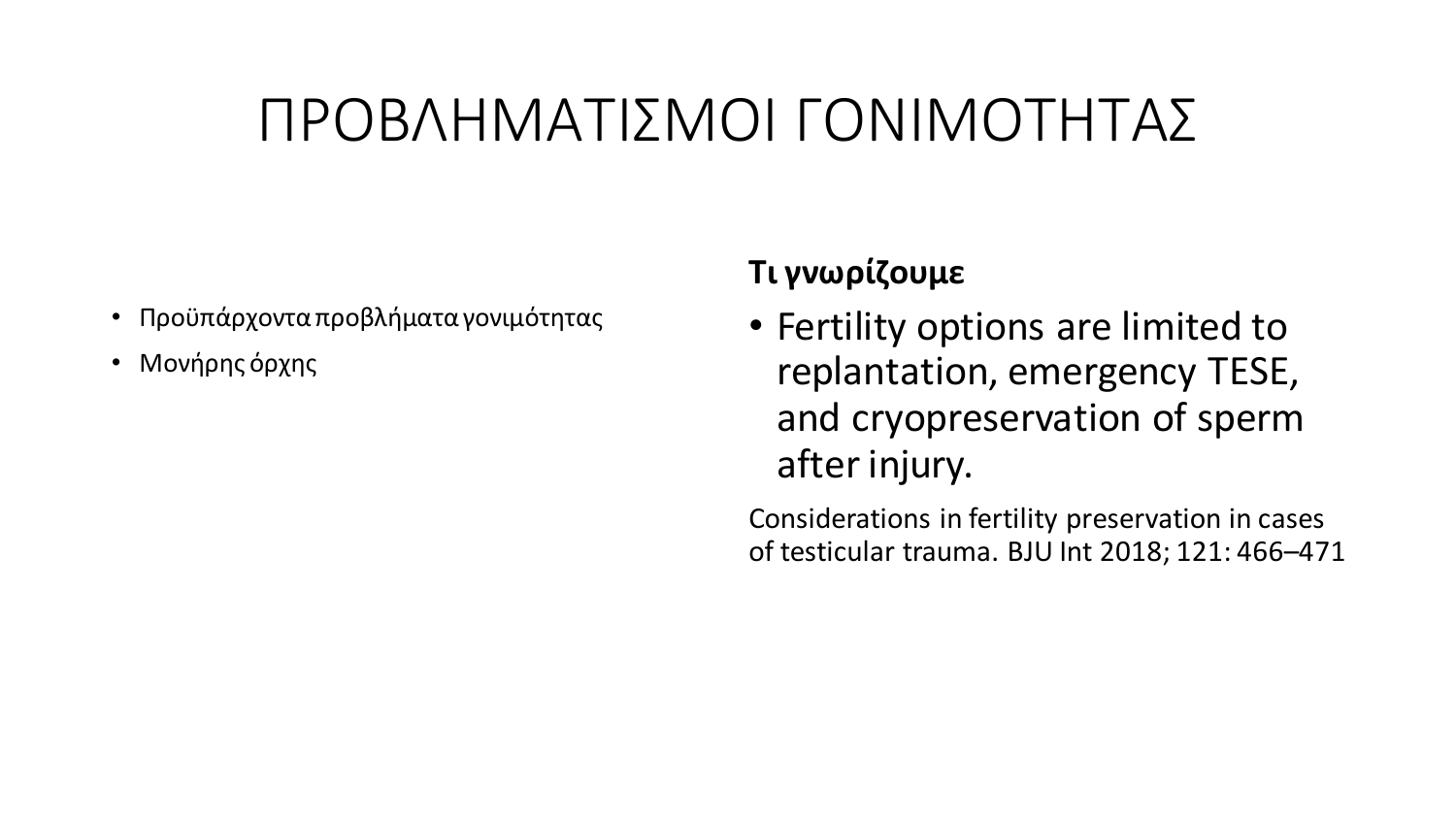|                                                    | Penile, penetrating             | Penile, blunt | Scrotal, penetrating | Scrotal, blunt | Total patients <sup>a</sup>                         |
|----------------------------------------------------|---------------------------------|---------------|----------------------|----------------|-----------------------------------------------------|
| Injury                                             |                                 |               |                      |                |                                                     |
| Total cases                                        | 22                              | 23            | 31                   | 53             | 118                                                 |
| Number seen for any follow-<br>up (% of total)     | 14(64)                          | 17(74)        | 19(61)               | 19(36)         | 60(51)                                              |
|                                                    | Cases $(\%$ of follow-up group) |               |                      |                | Total<br>patients with<br>complication <sup>b</sup> |
| Complication                                       |                                 |               |                      |                |                                                     |
| <b>Infertility</b>                                 | 0(0)                            | 0(0)          | 0(0)                 | 1(5)           | 1(2)                                                |
| Hypogonadism                                       | 1(7)                            | 2(12)         | 3(16)                | 2(11)          | 5(8)                                                |
| Impotence                                          | 1(7)                            | 1(6)          | 1(5)                 | 1(5)           | 2(3)                                                |
| Voiding dysfunction                                | 1(7)                            | 2(12)         | 1(5)                 | 2(11)          | 3(5)                                                |
| Psychological distress                             | 1(7)                            | 2(12)         | 1(5)                 | 1(5)           | 4(7)                                                |
| Total patients with injury<br>and any complication | 3(21)                           | 3(18)         | 4(21)                | 3(16)          | 9(15)                                               |

#### Table 1 Complications and rates of follow-up by injury type in male genital trauma at a level 1 trauma center, 2013-2018

Male genital trauma at a level 1 trauma center. World Journal of Urology (2020) 38:3283–3289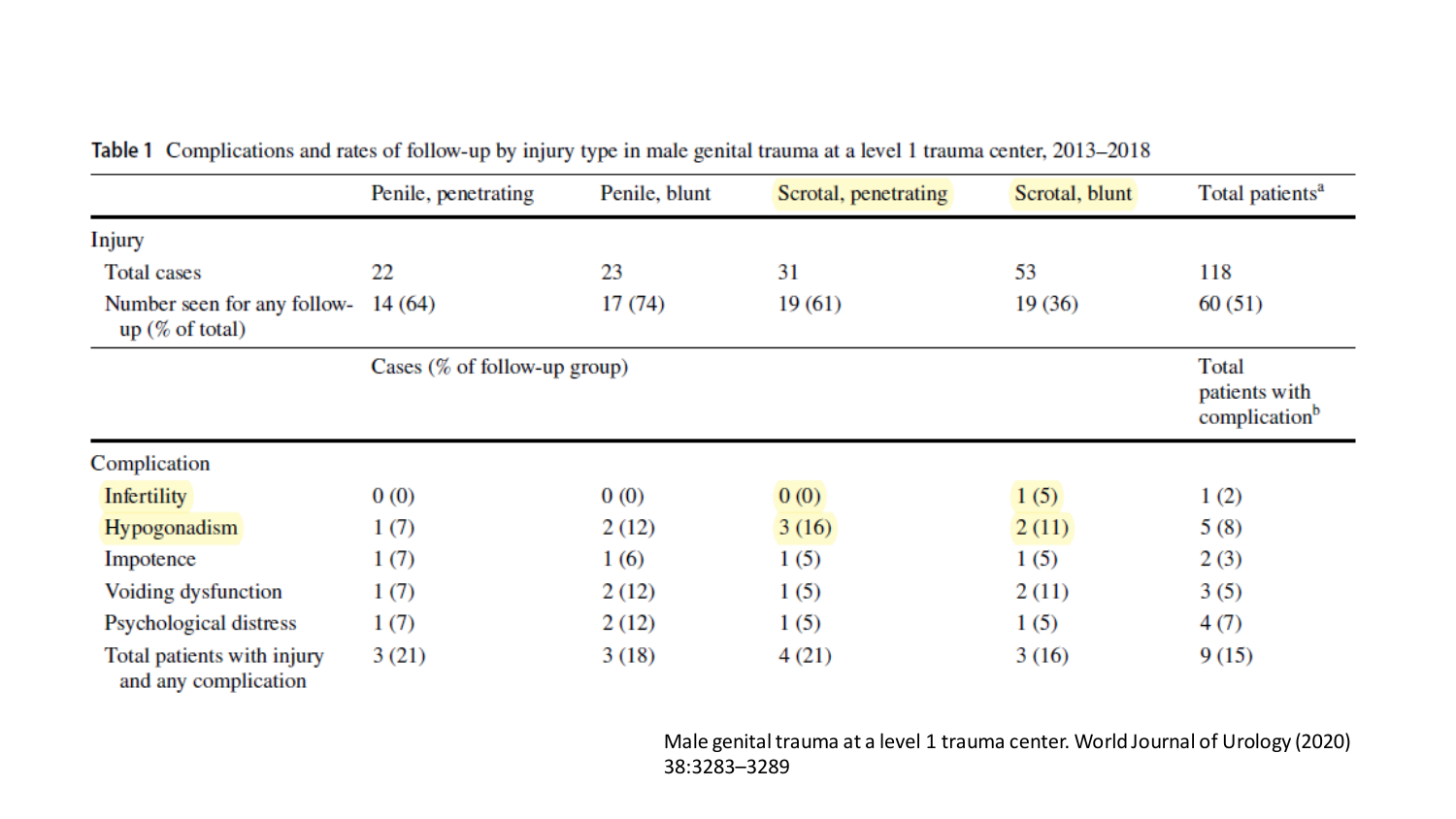#### ΜΕΤΑ ΤΗΝ ΑΝΤΙΜΕΤΩΠΙΣΗ ΧΡΕΙΑΖΕΤΑΙ ΚΑΤΙ?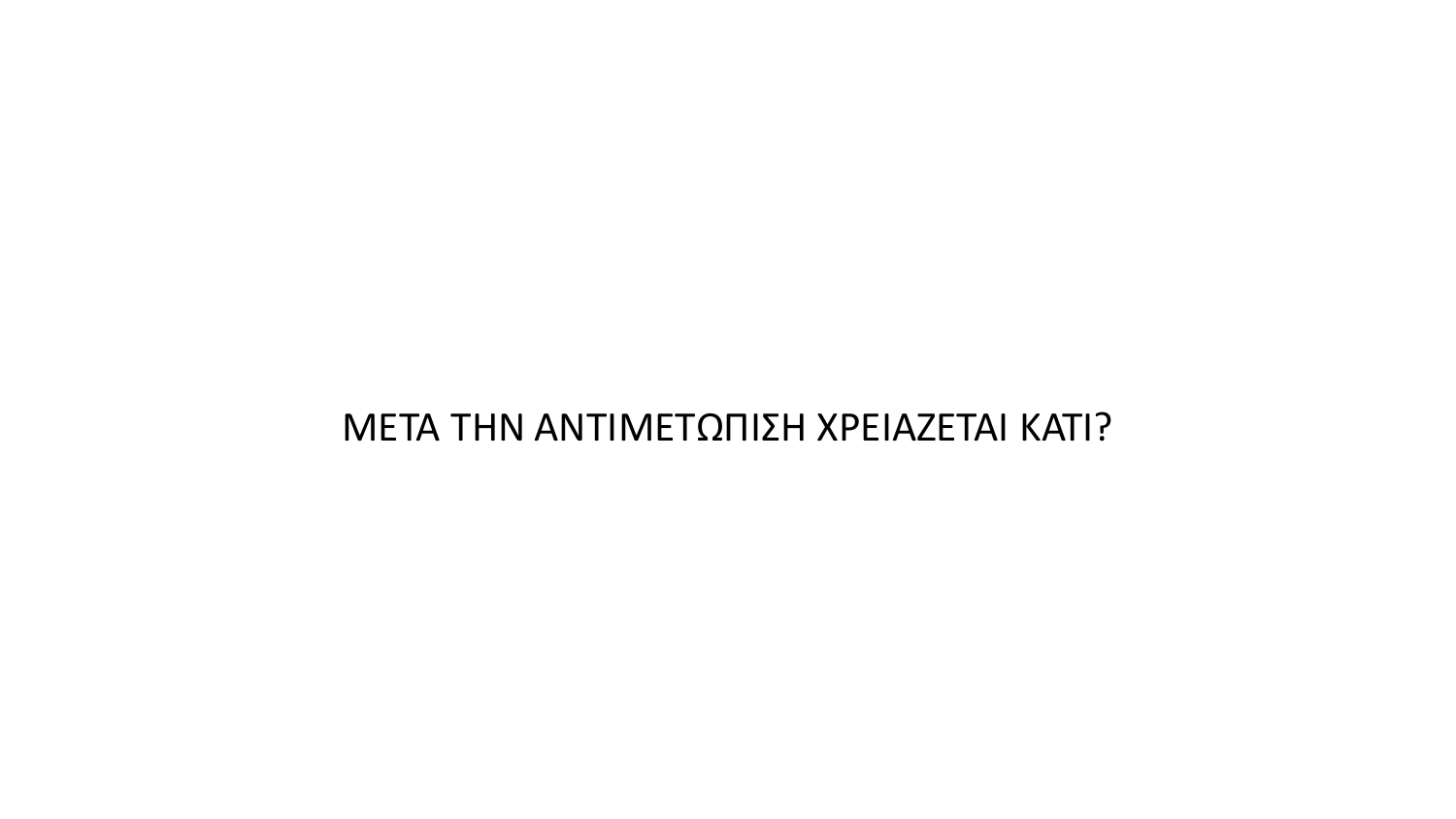### ΠΑΡΑΚΟΛΟΥΘΗΣΗ

• US follow up is also indicated to detect complications such as infection and ischaemia. Ten percent of intratesticular tumours are detected incidentally in patients presenting with a history of scrotal trauma. Therefore, it is mandatory to follow all intratesticular parenchymal abnormalities to complete resolutionby US such that incidental intratesticular tumours are not missed

European Radiology (2021) 31:4918–4928

- Testicular atrophy may occur in patients after testicular rupture during follow-up.
- Decreased testicular function, such as spermatogenesis and hormone function, will also be faced with due to testicular atrophy. Hence, physical examination, scrotal US, semen analysis and sexual hormone measurement would be performed in follow-up.

Diagnosis and management of testicular rupture after blunt scrotal trauma: a literature review.

Int Urol Nephrol (2016) 48:1967–1976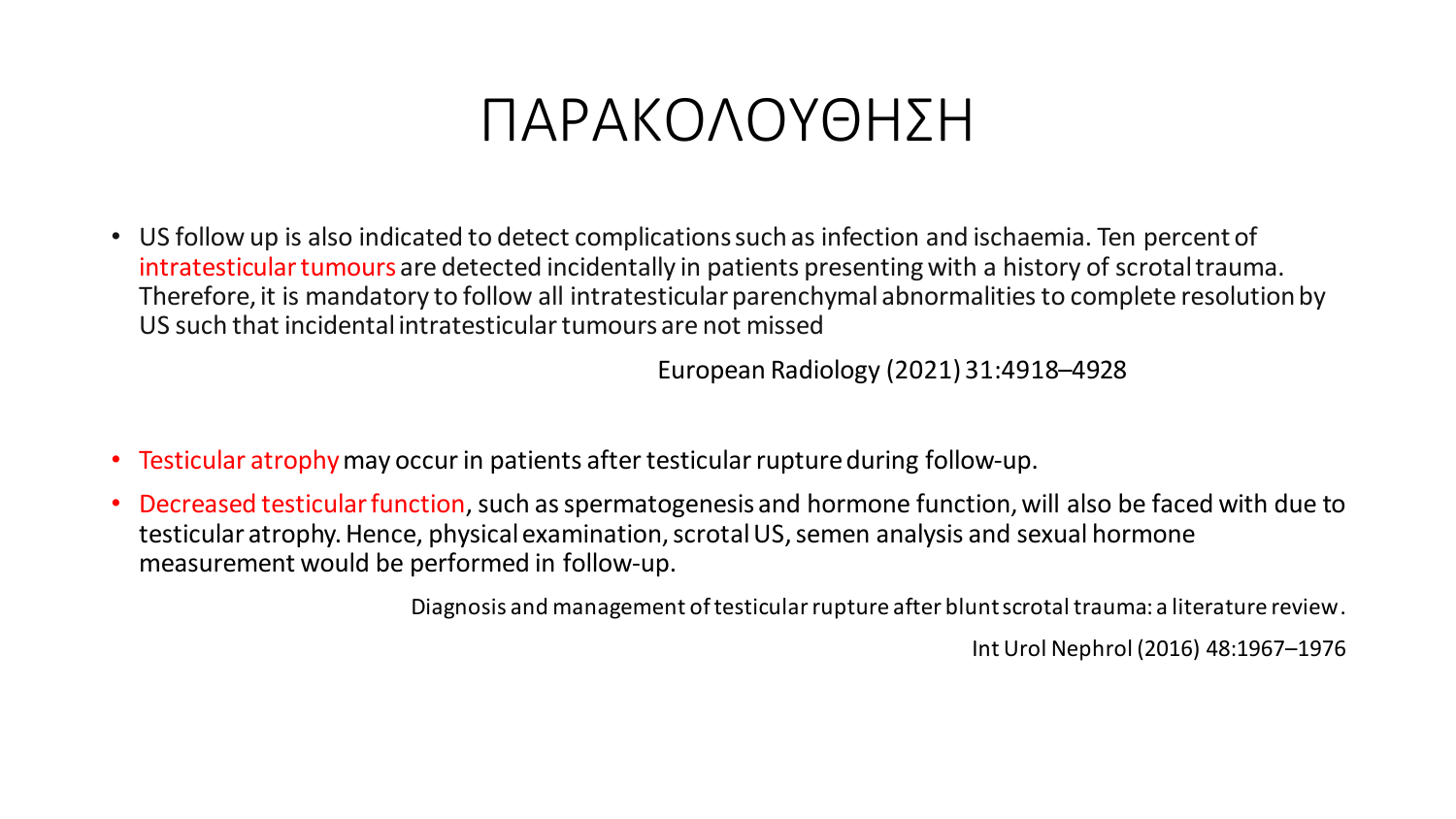## ΠΑΡΑΚΟΛΟΥΘΗΣΗ

- Δεν υπάρχουν σαφείς οδηγίες
- US αναλόγως από λίγες ημέρες έως και μήνες.
- Ορμονικός έλεγχος
- Έλεγχος γονιμότητας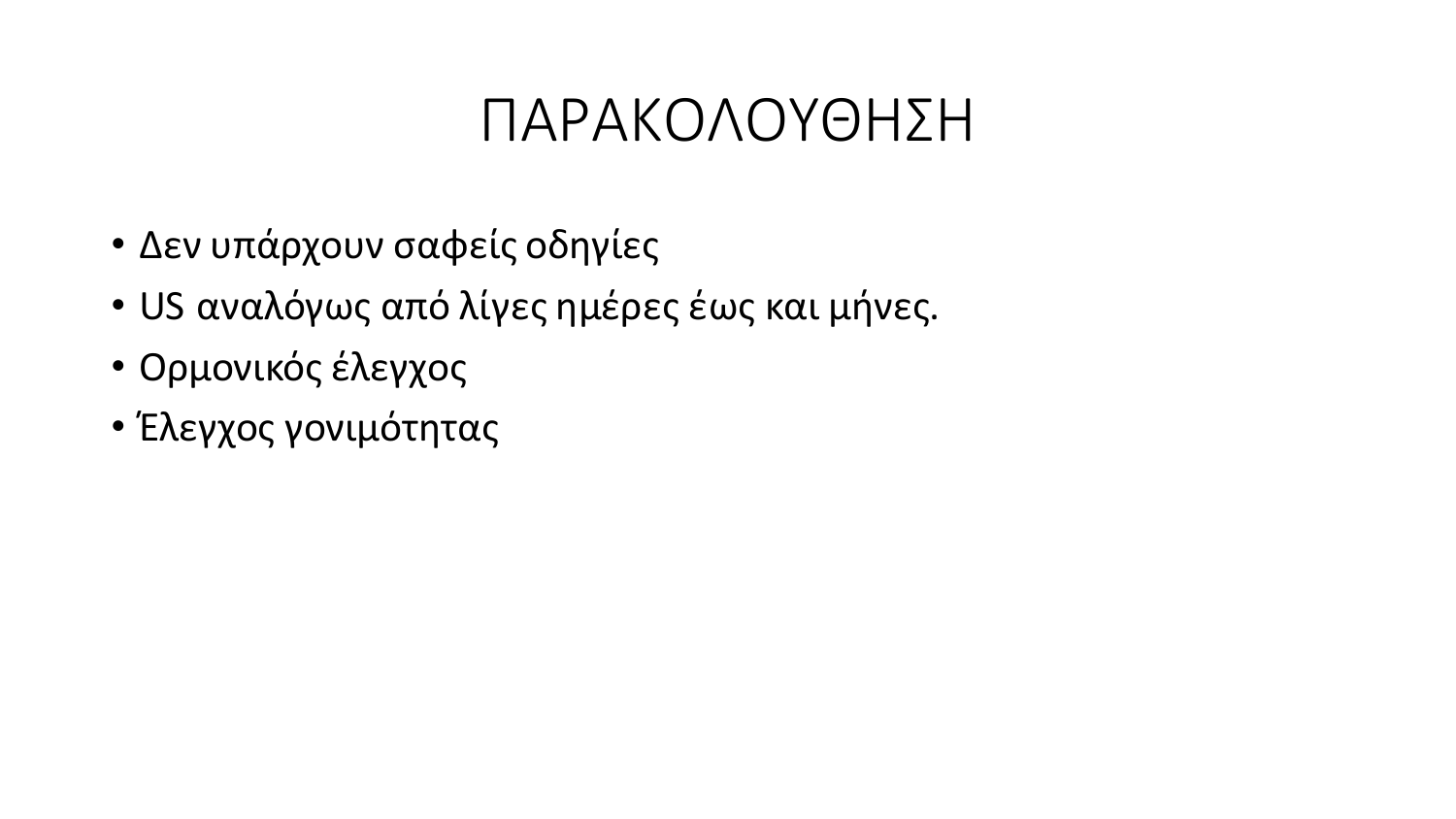### Management of Blunt Testicular Trauma

1. Blunt trauma is often unilateral and can be managed conservatively in most cases.

- 2. The absence of scrotal swelling or haematoma does not preclude a testicular injury.
- 3. Arrange urgent scrotal US to assess the testicle and scrotal contents.

4. The presence of a large haematoma or haematocoele indicates significant injury to either the testicle or paratesticular structures and exploratory surgery is recommended to salvage the testicle and reduce postoperative complications.

5. Disruption of the tunica albuginea on US indicates a testicular rupture.

6. If the tunica albuginea is intact on US, and the haematoma is small then conservative therapy using a scrotal support, analgesia, and anti-inflammatory medication is recommended.

7. In cases of testicular rupture with large tunical tears, prompt exploration and surgical repair is required.

8. If there is an expanding haematocoele or haematoma then surgical exploration is recommended.

#### BAUS Recommendation

Early scrotal exploration and testicular repair is necessary fortesticular rupture and large haematocoeles. It is also indicated in expanding haematomas or if there is no improvement after 72 h of conservative treatment.

British Association of Urological Surgeons (BAUS) consensus document for the management of male genital emergencies - testicular trauma. BJU Int 2018; 121: 840–844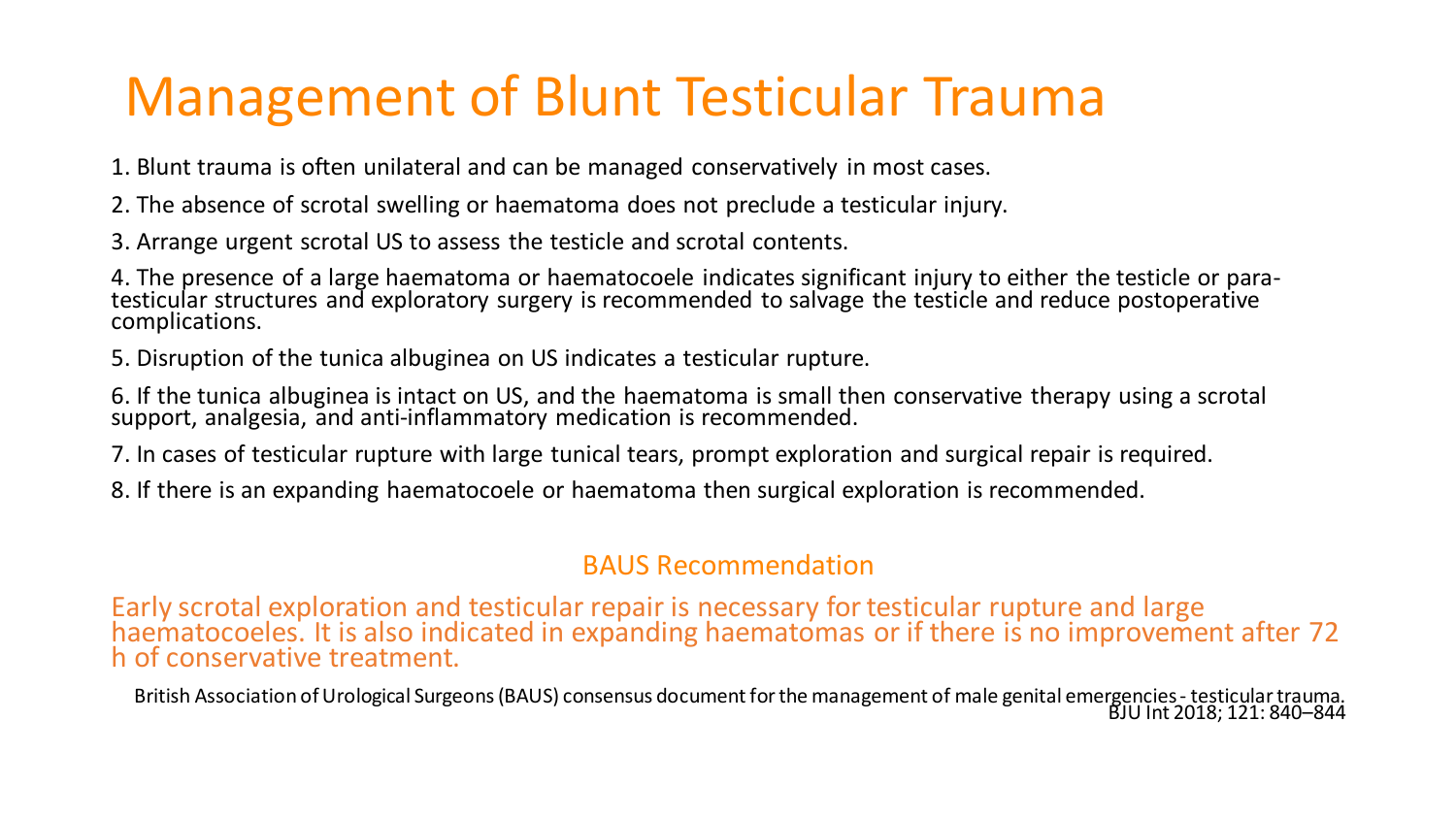#### Intra-testicular Haematoma Without Tunical Breach

1. Small intra-testicular haematomaswith only mild-to moderatepain require conservative treatment only.

2. Repeat US should be performed within 48 h to assess progression.

3. Exploration should be considered in large intra-testicularhaematomaswith severe pain or those that continue to expand.

#### BAUS Recommendation

Exploration is recommended in all large or expanding intratesticular haematomas and in patients with severe pain.

Repeat US should be performed within 48 h in patients treated conservatively

British Association of Urological Surgeons (BAUS) consensus document for the management of male genital emergencies - testicular trauma. BJU Int 2018; 121: 840–844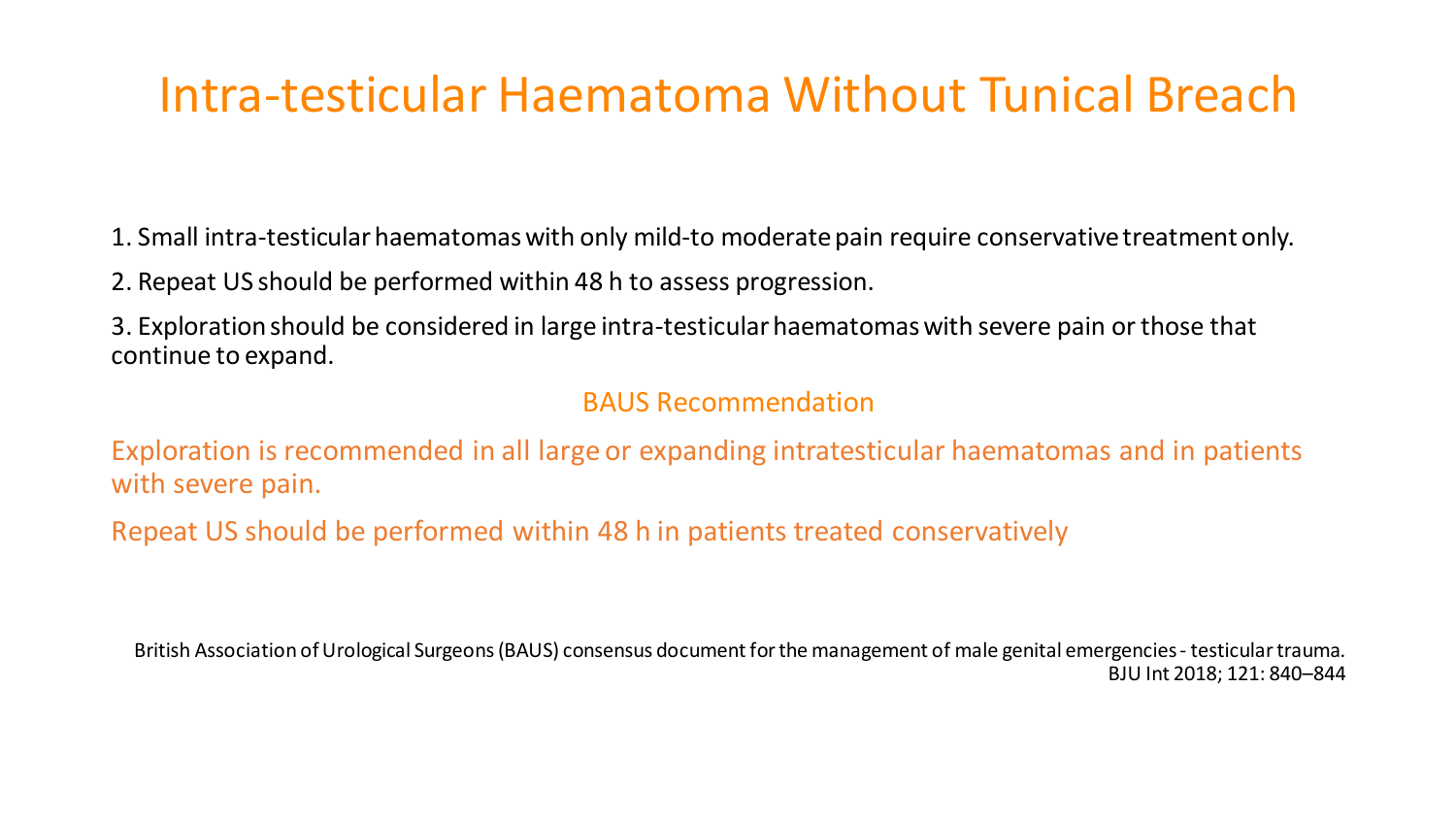#### Management of Penetrating Scrotal Injuries

1. Manage coexistent life-threatening and serious injuries first.

2. Determine the entry and exit sites of the penetrating wound.

3. Arrange urgent scrotal US to assess the testicles and scrotal contents.

4. Scrotal exploration is usually necessary to determine the severity of the injury, washout of the wound, and to control intra-scrotal haemorrhage.

5. If the tunica albuginea is breached, debridement of nonviable seminiferous tubules and primary closure of the tunica albuginea should be performed.

6. Give a tetanus booster if the patient is not up to date or is uncertain of their tetanus status.

7. Give broad spectrum antibiotic therapy as per local microbiology guidelines (usually penicillin based unless there is a penicillin allergy).

#### BAUS Recommendation

For penetrating injuries, scrotal exploration is usually necessary to determine the extent of the injury, perform adequatewashout and control intra-scrotal haemorrhage

British Association of Urological Surgeons (BAUS) consensus document for the management of male genital emergencies - testicular trauma. BJU Int 2018; 121: 840–844